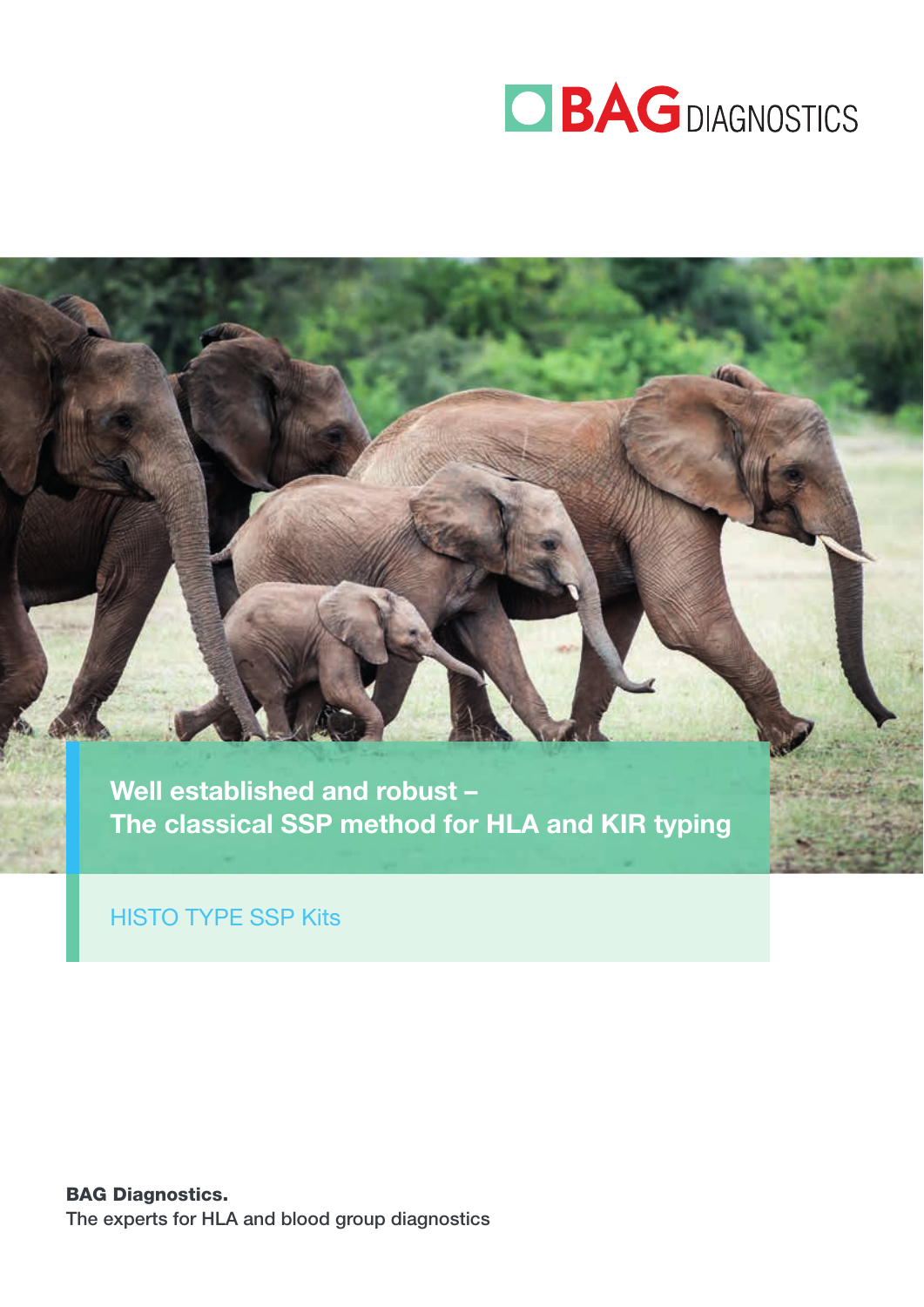# HISTO TYPE SSP diagnostics Highly standardised HLA typing

## Reliable SSP typing with validated Happy Taq Polymerase

#### HISTO TYPE SSP is a fast and well established HLA typing method for smaller numbers of samples and confirmatory tests

Thanks to  $C \epsilon$  certified and validated Taq Polymerase HISTO TYPE SSP is a standardised solution and easy to use and robust method for a lot of applications. Moreover, our HISTO TYPE SSP kits offer good value for money, because Taq Polymerase is included free of charge. BAG offers kits for the HLA class I and class II genes as well as specific tests for disease associations and pharmacogenomics.

### Your advantages



**Easy** one simple protocol for all loci and easy interpretation with HISTO MATCH software



**Robust** to variations in DNA concentration



Safe validated Taq Polymerase included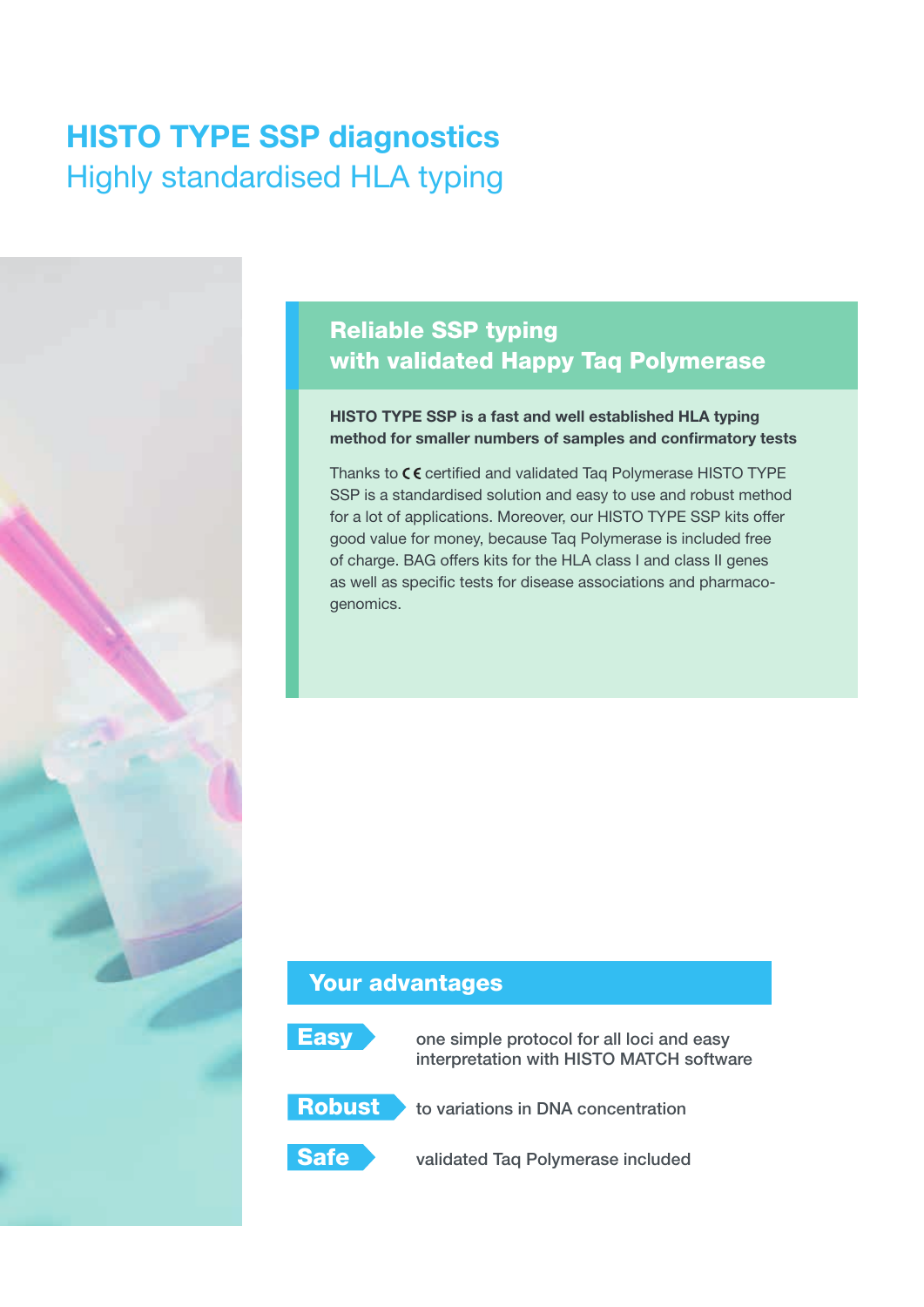

'07, 8:21

## HISTO MATCH software convenient interpretation and data management

The user friendly HISTO MATCH software is the ideal tool for data management and interpretation of your results

- Convenient entry of results in virtual gels and easy interpretation
- $\cdot$  Includes risk assessment for coeliac disease associated alleles
- HISTO TYPE SSP and HISTO SPOT SSO results can be combined
- Customised typing reports
- HISTO MATCH is available in different languages (e.g. English, French, Italian, Spanish, German, Russian)
- $\cdot$  Integration in LIM systems with customised interfaces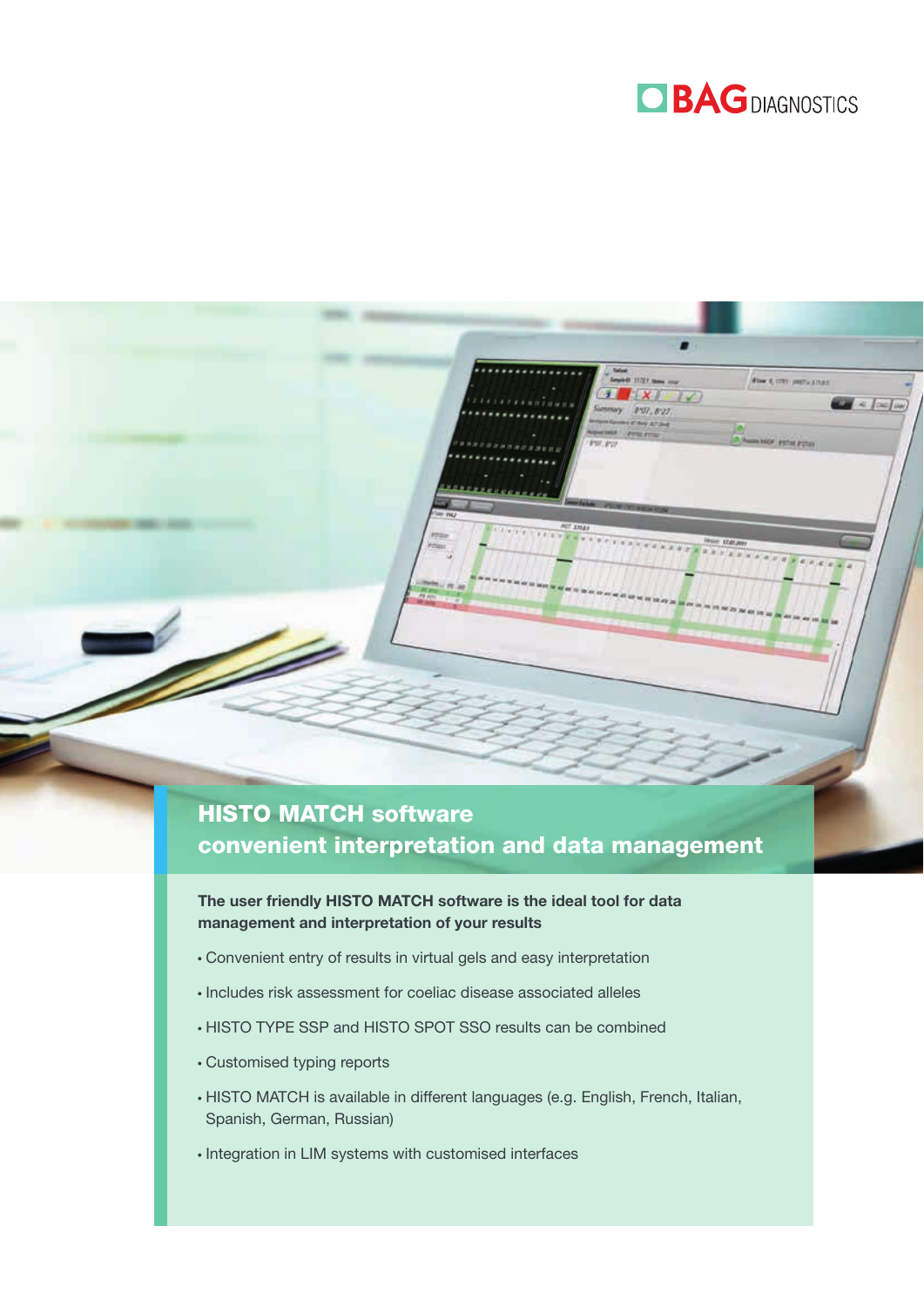# SSP typing kits for special applications Disease associations and pharmacogenomics



BAG offers streamlined SSP solutions for special clinical applications associated with HLA alleles. Customised kits for other applications are available on request.

#### Coeliac disease

- Coeliac disease is an autoimmune reaction triggered by gluten which might lead to chronic inflammation and destruction of the small intestine if not diagnosed early
- Coeliac disease is strongly associated with the DQA1\*05:01- DQB1\*02:01 and DQA1\*03-DQB1\*03:02 haplotype
- Additionally, DRB1\*03, DRB1\*07 and DRB1\*11 alleles can be used as genetic markers

#### Morbus Bechterew et al.

- Seronegative arthritic diseases like Morbus Bechterew, Morbus Reiter and post infectious reactive arthritis are strongly associated with HLA B\*27
- Determination of the presence of HLA B\*27 is a valuable tool in the diagnosis of these diseases

### **Narcolepsy**

- Narcolepsy is a sleep disorder with symptoms like excessive daytime somnolence, sleep paralysis or hallucinations
- 98 % of the Caucasian narcolepsy patients carry the DRB1\*15:01- DQA1\*01:02-DQB1\*06:02 haplotype

### Abacavir

- Some patients develop a hypersensitivity reaction against the antiretroviral drug abacavir which is used e.g. for HIV therapy
- This hypersensitivity is associated with the allele HLA B\*57:01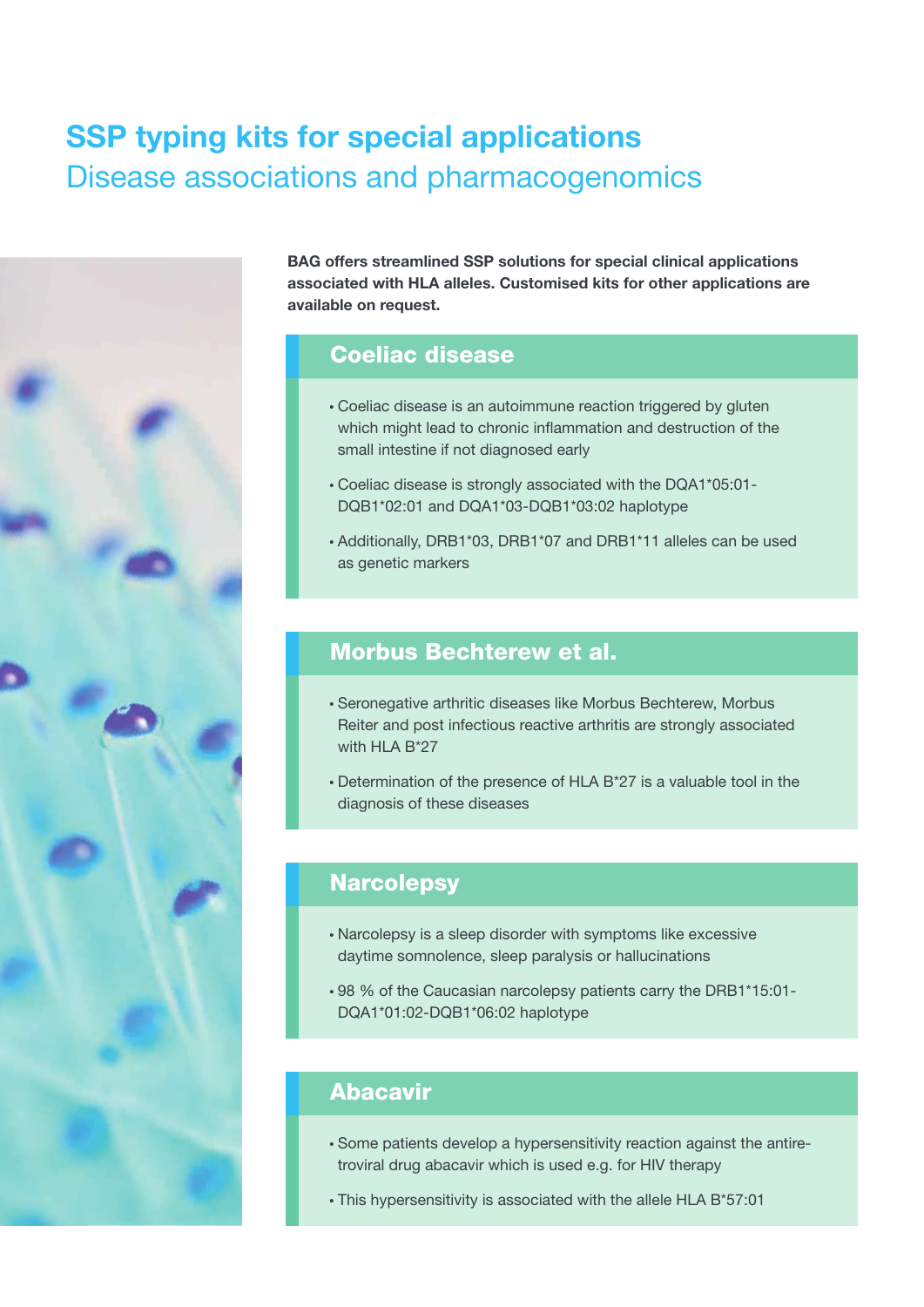

## KIR TYPE and EPITOP TYPE for determination of KIR genotypes and ligands

KIR typing is used as complimentary diagnostic before bone marrow transplantations and for immunogenetic studies

- HLA/KIR disparity influences the success of transplantations
- There are associations between KIR genotypes and autoimmune diseases like psoriasis and a slower progression of the AIDS disease
- The KIR TYPE kit enables genotyping of 14 KIR genes and 2 pseudogenes
- The EPITOP TYPE kit recognizes the alleles with the HLA specificities HLA-Cw Asn80, HLA-Cw Lys80, HLA-B Bw4Threo, HLA-B Bw4Iso and HLA-A Bw4 which function as ligands for the KIR molecules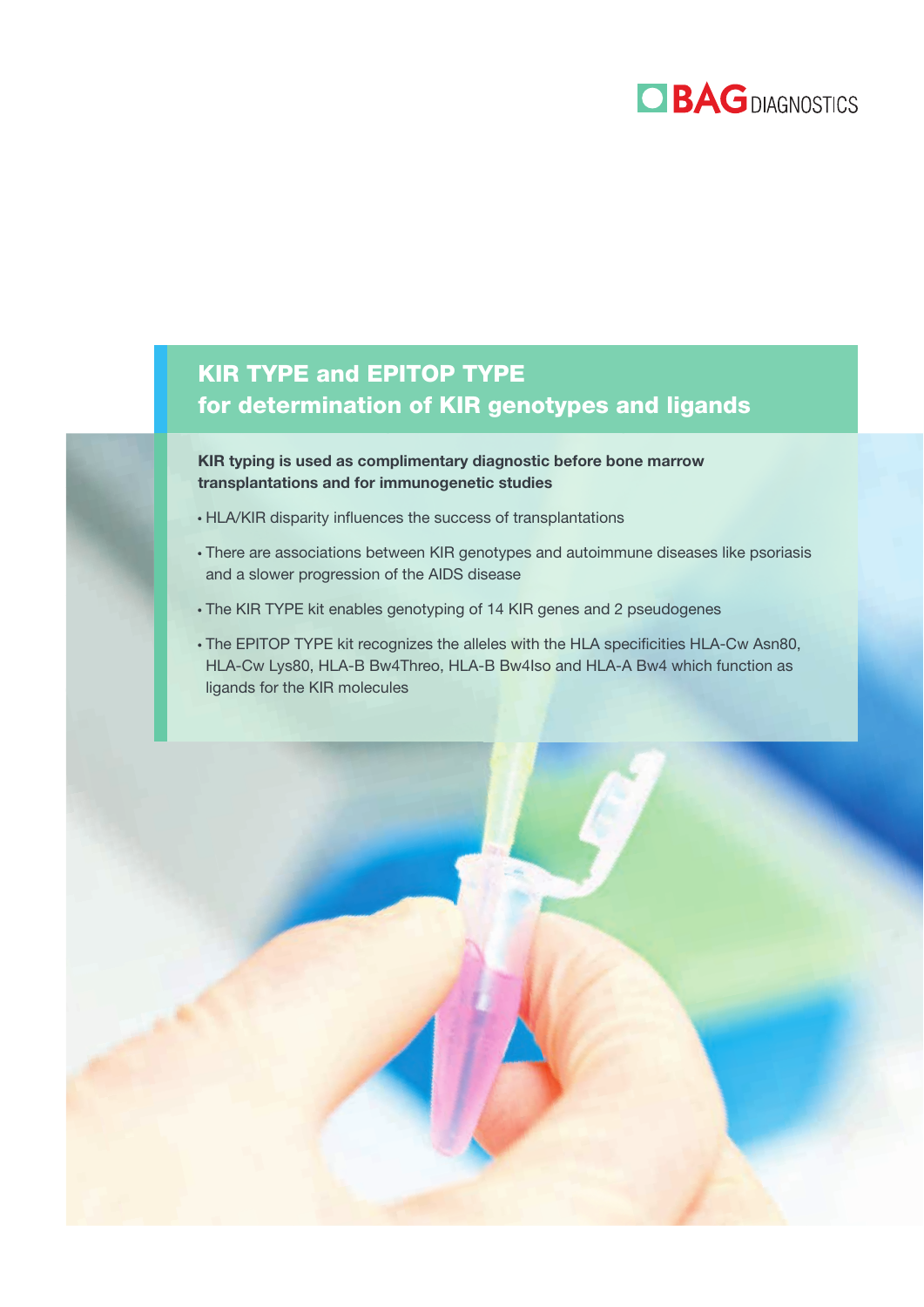# Tailor-made accessoires for reliable results

#### Cost effective checks for optimal conditions

CYCLER CHECK and Wipe Test are tools adjusted to the BAG SSP kits to ensure a good quality of your results

#### CYCLER CHECK

- Ensures optimal conditions for your tests
- Test of the complete 96 well thermoblock for critical deviations of the denaturing temperature and the annealing temperature
- Reliable and cost effective check of the temperature precision and uniformity of your thermocycler tailored to the parameters of the BAG SSP kits
- Regular check ups and calibrations of your thermocyclers are mandatory according to EFI and ASHI guidelines

#### Wipe Test

- Use of the wipe test avoids false positive reactions and, therefore, ensures the quality of your results
- Reliable and fast method to check for contaminations with amplicons of HLA class I and class II genes as well as with genomic DNA in the laboratory
- Regular wipe tests are mandatory according to EFI and ASHI guidelines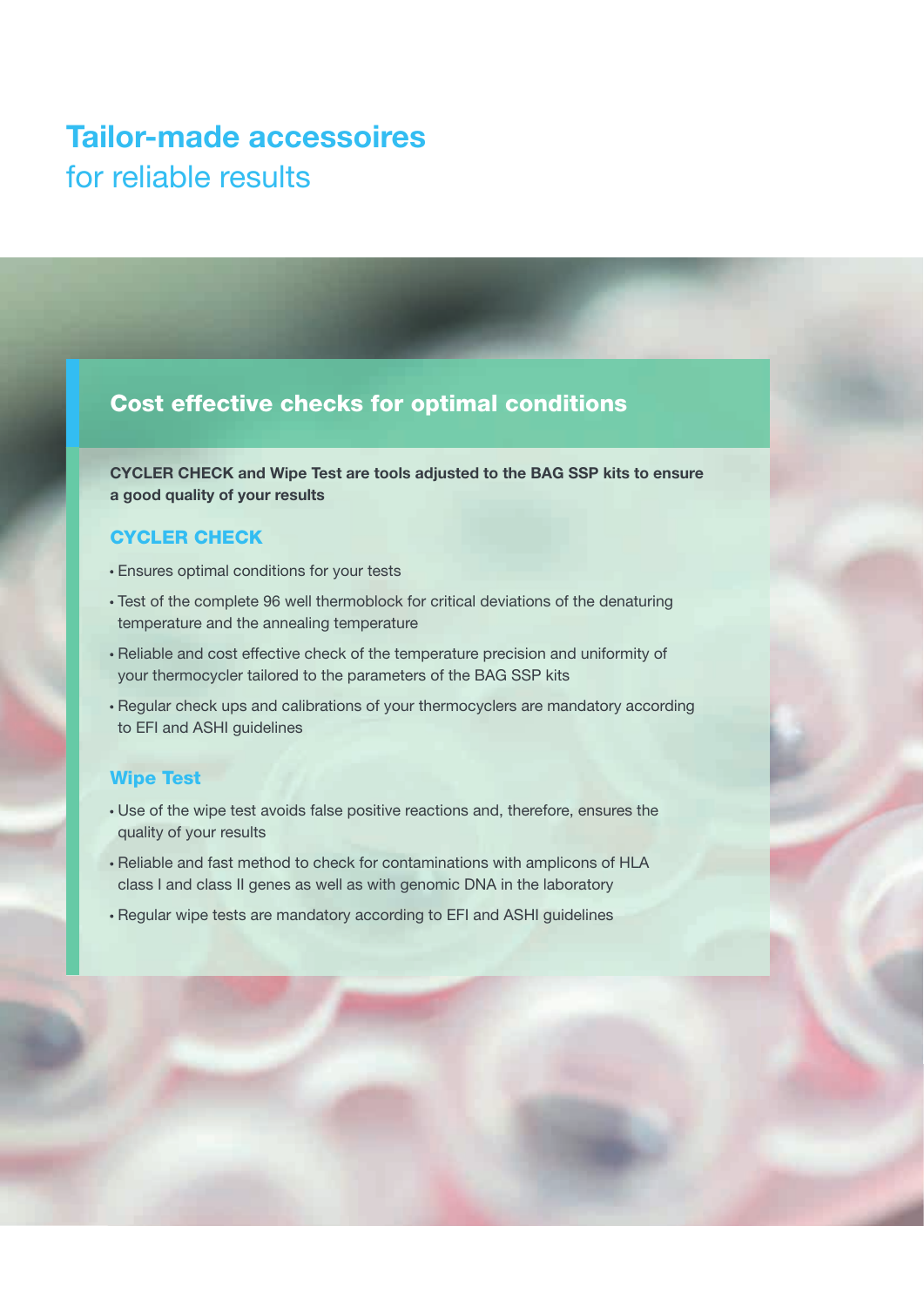

#### Free validated Happy Taq

| <b>Product</b>                           | <b>REF</b> | <b>Package</b> |
|------------------------------------------|------------|----------------|
| <b>HISTO TYPE SSP for HLA Genotyping</b> |            |                |
| <b>HISTO TYPE A low</b>                  | 70721      | 20 tests       |
| <b>HISTO TYPE B low</b>                  | 70731      | 20 tests       |
| <b>HISTO TYPE C low</b>                  | 70741      | 20 tests       |
| <b>HISTO TYPE DR low</b>                 | 70751      | 20 tests       |
| <b>HISTO TYPE DQB low</b>                | 70891      | 20 tests       |
| <b>HISTO TYPE ABC</b>                    | 7102       | 20 tests       |
| <b>HISTO TYPE ABDR</b>                   | 7098       | 20 tests       |
| <b>HISTO TYPE DR/DQB</b>                 | 7103       | 20 tests       |
| HISTO TYPE DQB high                      | 709010     | 10 tests       |

| <b>HISTO TYPE SSP for disease association typing</b> |              |                      |
|------------------------------------------------------|--------------|----------------------|
| <b>HISTO TYPE B27 low</b>                            | 7070<br>7071 | 48 tests<br>96 tests |
| HISTO TYPE B*57:01 / B51                             | 70715        | 20 tests             |
| <b>HISTO TYPE Celiac Disease</b>                     | 70941        | 20 tests             |
| <b>HISTO TYPE Narcolepsy</b>                         | 70716        | 20 tests             |

| <b>SSP test kits for KIR typing</b> |      |          |
|-------------------------------------|------|----------|
| <b>KIR TYPE</b>                     | 7105 | 10 tests |
| <b>EPITOP TYPE</b>                  | 7106 | 10 tests |

| <b>Accessories</b>                                                                     |               |                       |
|----------------------------------------------------------------------------------------|---------------|-----------------------|
| <b>EXTRA GENE I</b><br>Kit for extraction of genomic DNA (salting out method)          | 7059          | 50<br>extractions     |
| <b>DNA-Length Standard</b><br>( $\varphi$ X174/Hae III;72-1.353bp)                     | 7097          | $0.5$ ml              |
| <b>Wipe Test</b><br>Contamination Control for HLA-Class I+II                           | 7091          | 40<br>reactions       |
| <b>CYCLER CHECK</b><br>Kit for evaluation of temperature uniformity in thermal cyclers | 7104<br>71044 | $10$ tests<br>4 tests |
| <b>HISTO MATCH Software</b>                                                            | 726102        |                       |